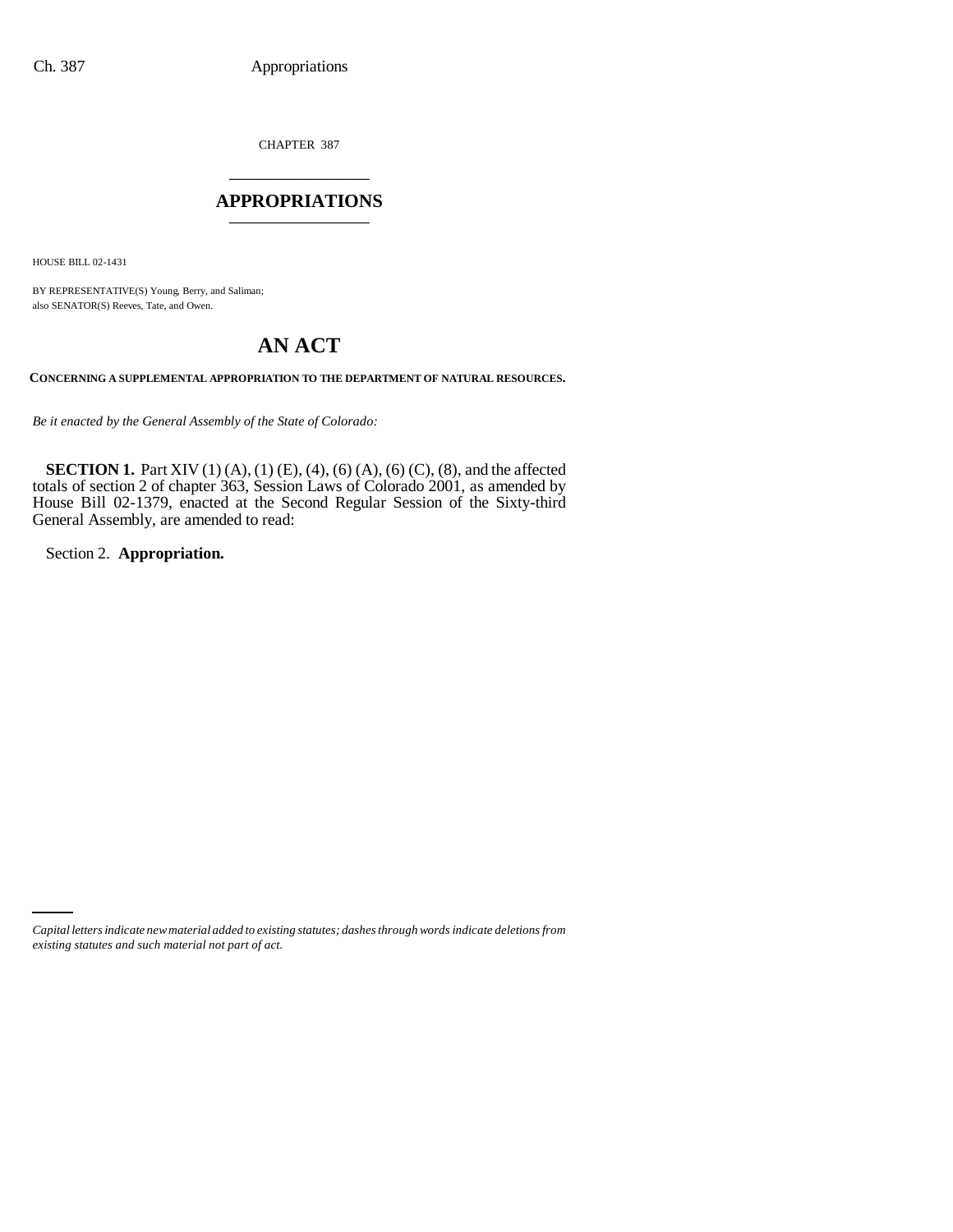|                                                |                                      |              | APPROPRIATION FROM                     |                                                |                             |                                       |                                |  |
|------------------------------------------------|--------------------------------------|--------------|----------------------------------------|------------------------------------------------|-----------------------------|---------------------------------------|--------------------------------|--|
|                                                | <b>ITEM &amp;</b><br><b>SUBTOTAL</b> | <b>TOTAL</b> | <b>GENERAL</b><br><b>FUND</b>          | <b>GENERAL</b><br><b>FUND</b><br><b>EXEMPT</b> | <b>CASH</b><br><b>FUNDS</b> | CASH<br><b>FUNDS</b><br><b>EXEMPT</b> | <b>FEDERAL</b><br><b>FUNDS</b> |  |
|                                                | \$                                   | \$           | \$                                     | \$                                             | \$                          | \$                                    | \$                             |  |
|                                                |                                      |              |                                        | <b>PART XIV</b>                                |                             |                                       |                                |  |
|                                                |                                      |              | <b>DEPARTMENT OF NATURAL RESOURCES</b> |                                                |                             |                                       |                                |  |
| (1) EXECUTIVE DIRECTOR'S OFFICE <sup>172</sup> |                                      |              |                                        |                                                |                             |                                       |                                |  |
| (A) Administration                             |                                      |              |                                        |                                                |                             |                                       |                                |  |
| <b>Personal Services</b>                       | 2,807,734                            |              |                                        |                                                | $1,058,168(T)^{a}$          | $1,749,566(T)^a$                      |                                |  |
|                                                |                                      |              |                                        |                                                |                             | $(43.6$ FTE)                          |                                |  |
| Health, Life, and Dental                       | 3,245,100                            |              | 787,694                                |                                                | $716,605^{\rm b}$           | 1,471,856 <sup>c</sup>                | 268,945                        |  |
| Short-term Disability                          | 45,227                               |              | 9,951                                  |                                                | $9,823^b$                   | $21,323^c$                            | 4,130                          |  |
| Salary Survey and Senior                       |                                      |              |                                        |                                                |                             |                                       |                                |  |
| <b>Executive Service</b>                       | 4,171,343                            |              | 949,374                                |                                                | $917,399$ <sup>b</sup>      | $1,914,576^{\circ}$                   | 389,994                        |  |
| Anniversary Increases                          | 763,843                              |              | 164,969                                |                                                | 208,270 <sup>b</sup>        | 335,599°                              | 55,005                         |  |
| Shift Differential                             | 8,615                                |              | 2,731                                  |                                                | 5,884 <sup>b</sup>          |                                       |                                |  |
| Workers' Compensation                          | 849,547                              |              | 91,790                                 |                                                | $121,546^b$                 | 623,769 <sup>c</sup>                  | 12,442                         |  |
| <b>Operating Expenses</b>                      | 1,395,809                            |              | 56,468                                 |                                                | 267,717 <sup>b</sup>        | 1,066,287 <sup>c</sup>                | 5,337                          |  |
|                                                | 1,362,789                            |              | 23,448                                 |                                                |                             |                                       |                                |  |
| Legal Services for 37,800                      |                                      |              |                                        |                                                |                             |                                       |                                |  |
| 36,578 hours                                   | 2,208,655                            |              | 753,864                                |                                                | 551,024 <sup>b</sup>        | 821,760 <sup>c</sup>                  | 82,007                         |  |
|                                                | 2,137,274                            |              | 682,483                                |                                                |                             |                                       |                                |  |
| Payment to Risk                                |                                      |              |                                        |                                                |                             |                                       |                                |  |
| Management and Property                        |                                      |              |                                        |                                                |                             |                                       |                                |  |
| Funds                                          | 203,193                              |              | 37,107                                 |                                                | $49,187$ <sup>b</sup>       | 113,785 <sup>c</sup>                  | 3,114                          |  |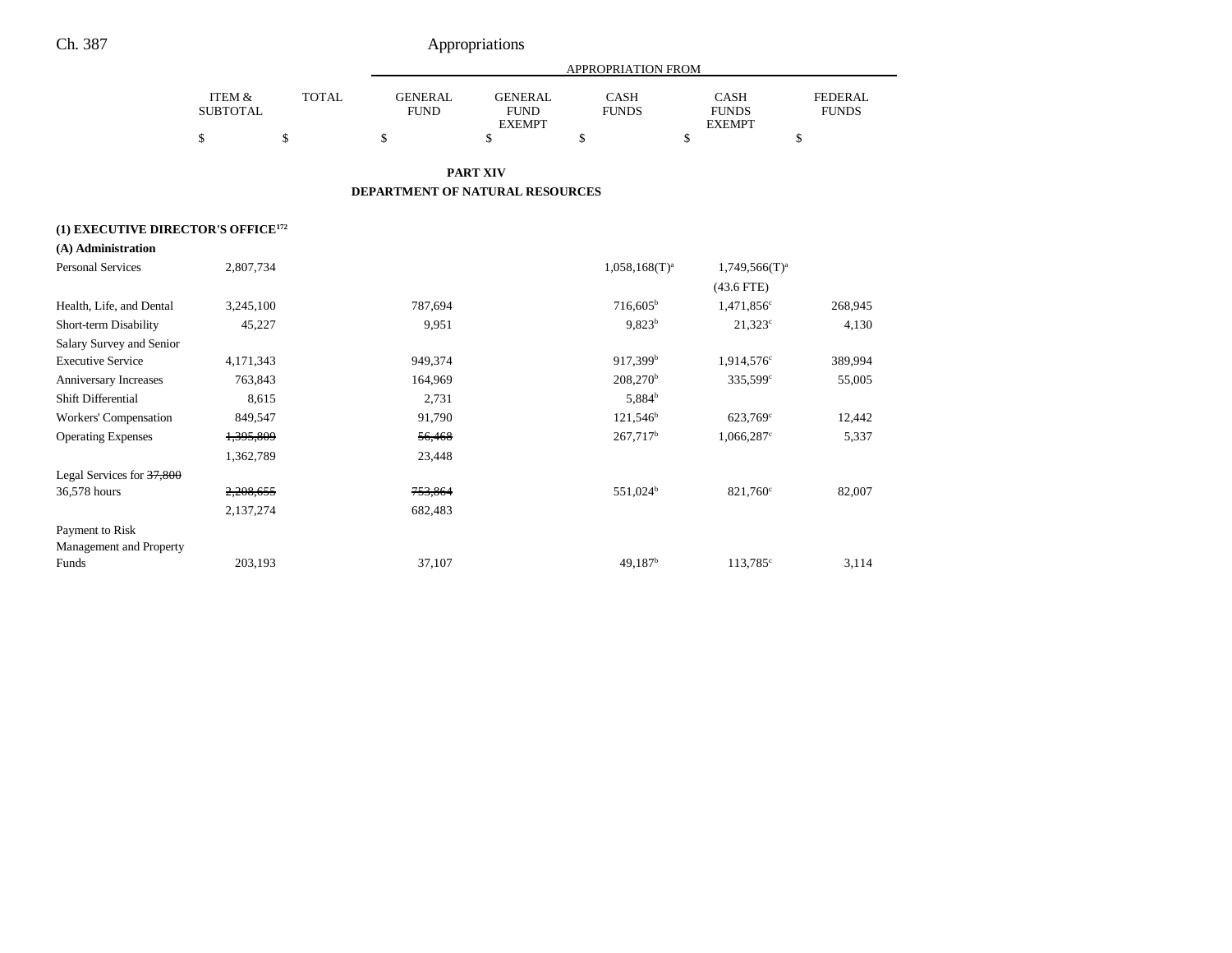| Vehicle Lease Payments <sup>173</sup> | 3,042,833  | 514,853 | 511,470 <sup>b</sup> | 1,966,216 <sup>c</sup> | 50,294 |
|---------------------------------------|------------|---------|----------------------|------------------------|--------|
|                                       | 3,012,778  | 484,798 |                      |                        |        |
| <b>Leased Space</b>                   | 667,398    | 359,478 | $236,281^b$          | $22,106^{\circ}$       | 49,533 |
| Capitol Complex Leased                |            |         |                      |                        |        |
| Space                                 | 656,800    | 218,189 | 290.571 <sup>b</sup> | $70.253^{\circ}$       | 77.787 |
|                                       | 20,066,097 |         |                      |                        |        |
|                                       | 19.931.641 |         |                      |                        |        |

<sup>a</sup> These amounts shall be from statewide and departmental indirect cost recoveries.

<sup>b</sup> These amounts shall be from various sources of cash funds, and \$701,094(T) shall be from statewide and departmental indirect cost recoveries.

c Of these amounts, \$230,480 shall be from reserves in the Water Conservation Board Construction Fund, and \$8,197,050 shall be from various sources of cash funds exempt.

| (E) Youth in Natural Resources Program |         |                |                 |               |        |
|----------------------------------------|---------|----------------|-----------------|---------------|--------|
| Program Administration                 | 109,182 | 109,182        |                 |               |        |
|                                        | 95,182  | 95,182         |                 |               |        |
|                                        |         | $(2.0$ FTE $)$ |                 |               |        |
| <b>Crew Operating Costs</b>            | 122,627 |                | $29,700(T)^{a}$ | $55,927(T)^a$ | 37,000 |
|                                        | 231,809 |                |                 |               |        |
|                                        | 217,809 |                |                 |               |        |

a These amounts shall be from various sources transferred from within the Department.

23,702,328 23,553,872

### **(6) PARKS AND OUTDOOR RECREATION176a**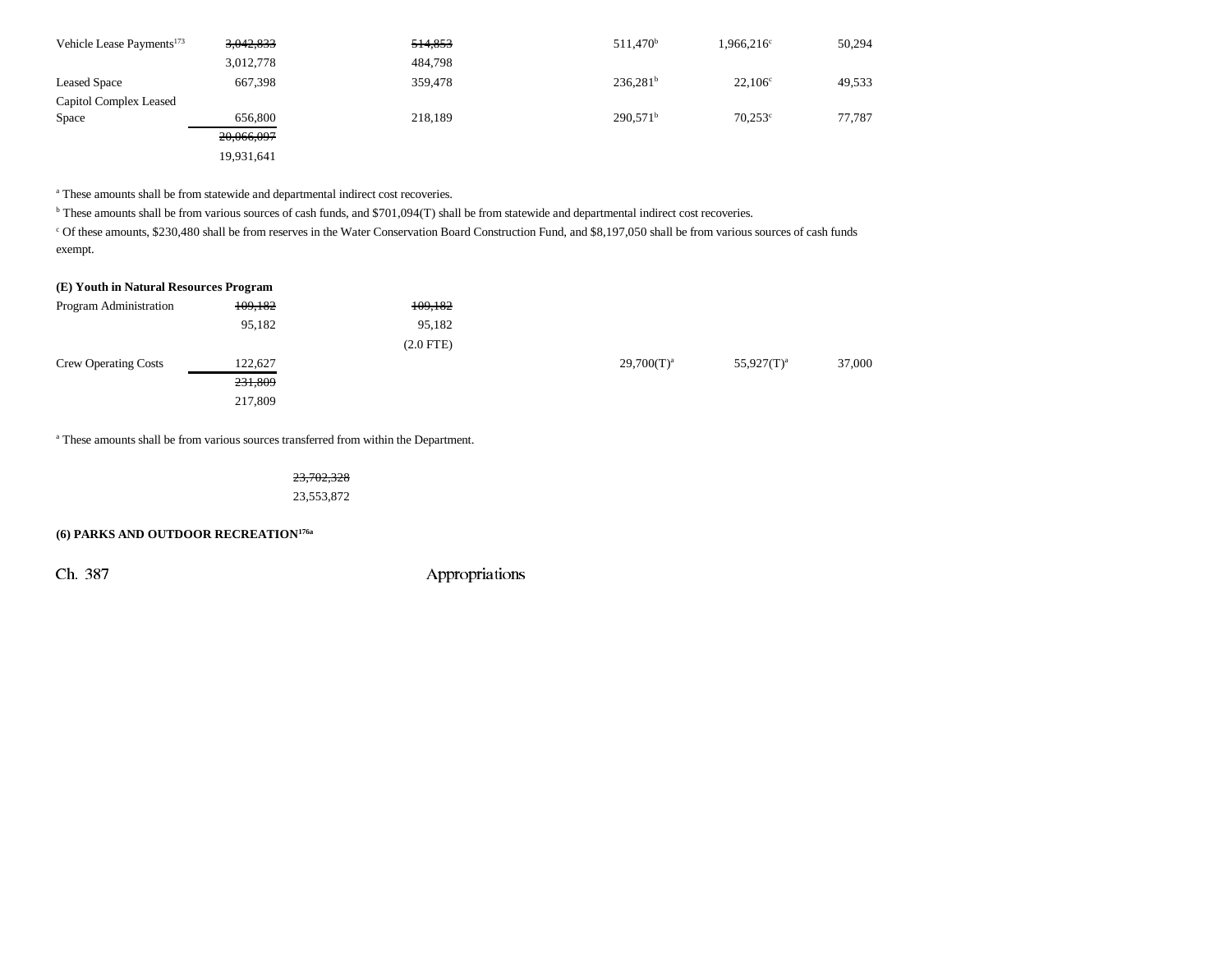|                                            |                           |              | <b>APPROPRIATION FROM</b>     |                                                |                             |                                              |                                |
|--------------------------------------------|---------------------------|--------------|-------------------------------|------------------------------------------------|-----------------------------|----------------------------------------------|--------------------------------|
|                                            | ITEM &<br><b>SUBTOTAL</b> | <b>TOTAL</b> | <b>GENERAL</b><br><b>FUND</b> | <b>GENERAL</b><br><b>FUND</b><br><b>EXEMPT</b> | <b>CASH</b><br><b>FUNDS</b> | <b>CASH</b><br><b>FUNDS</b><br><b>EXEMPT</b> | <b>FEDERAL</b><br><b>FUNDS</b> |
|                                            | \$                        | \$           | \$                            | \$                                             | \$                          | \$                                           | \$                             |
| (A) Established State Parks <sup>177</sup> |                           |              |                               |                                                |                             |                                              |                                |
| <b>Personal Services</b>                   | 11,831,327                |              |                               |                                                |                             |                                              |                                |
|                                            | $(228.0$ FTE)             |              |                               |                                                |                             |                                              |                                |
| <b>Operating Expenses</b>                  | 2,536,112                 |              |                               |                                                |                             |                                              |                                |
| Utilities                                  | 983,648                   |              |                               |                                                |                             |                                              |                                |
|                                            | 958,648                   |              |                               |                                                |                             |                                              |                                |
| Seasonal Work Program                      | 3,900,900                 |              |                               |                                                |                             |                                              |                                |
| <b>Impact Assistance Grants</b>            | 19,870                    |              |                               |                                                |                             |                                              |                                |
|                                            | 19,271,857                |              | 4,966,882                     |                                                | 11,849,468 <sup>a</sup>     | 2,423,042 <sup>b</sup>                       | 32,465                         |
|                                            | 19,246,857                |              | 4,941,882                     |                                                |                             |                                              |                                |

a Of this amount, \$11,836,973 shall be from the Parks and Outdoor Recreation Cash Fund, \$7,437 shall be from the Off-Highway Vehicle Cash Fund, and \$5,058 shall be from the Snowmobile Cash Fund. This amount may be offset with federal funds for the net operating deficit of Paonia, Vega, Rifle Gap, Crawford, and Navajo State parks available pursuant to a cost-sharing agreement with the United States Bureau of Reclamation. Of this amount, \$10,566 shall be for State Patrol dispatch. b Of this amount, \$505,806 shall be from Lottery proceeds (including reserves from prior years) and is shown for informational purposes only, \$407,507 shall be from various sources of cash funds exempt, \$387,334 shall be from the Great Outdoors Colorado Board and is shown for information only, \$1,077,395 shall be from reserves in the Parks and Outdoor Recreation Cash Fund, and \$45,000 shall be from reserves in the Snowmobile Fund.

> 24,639,533 24,614,533

**(8) WATER RESOURCES DIVISION**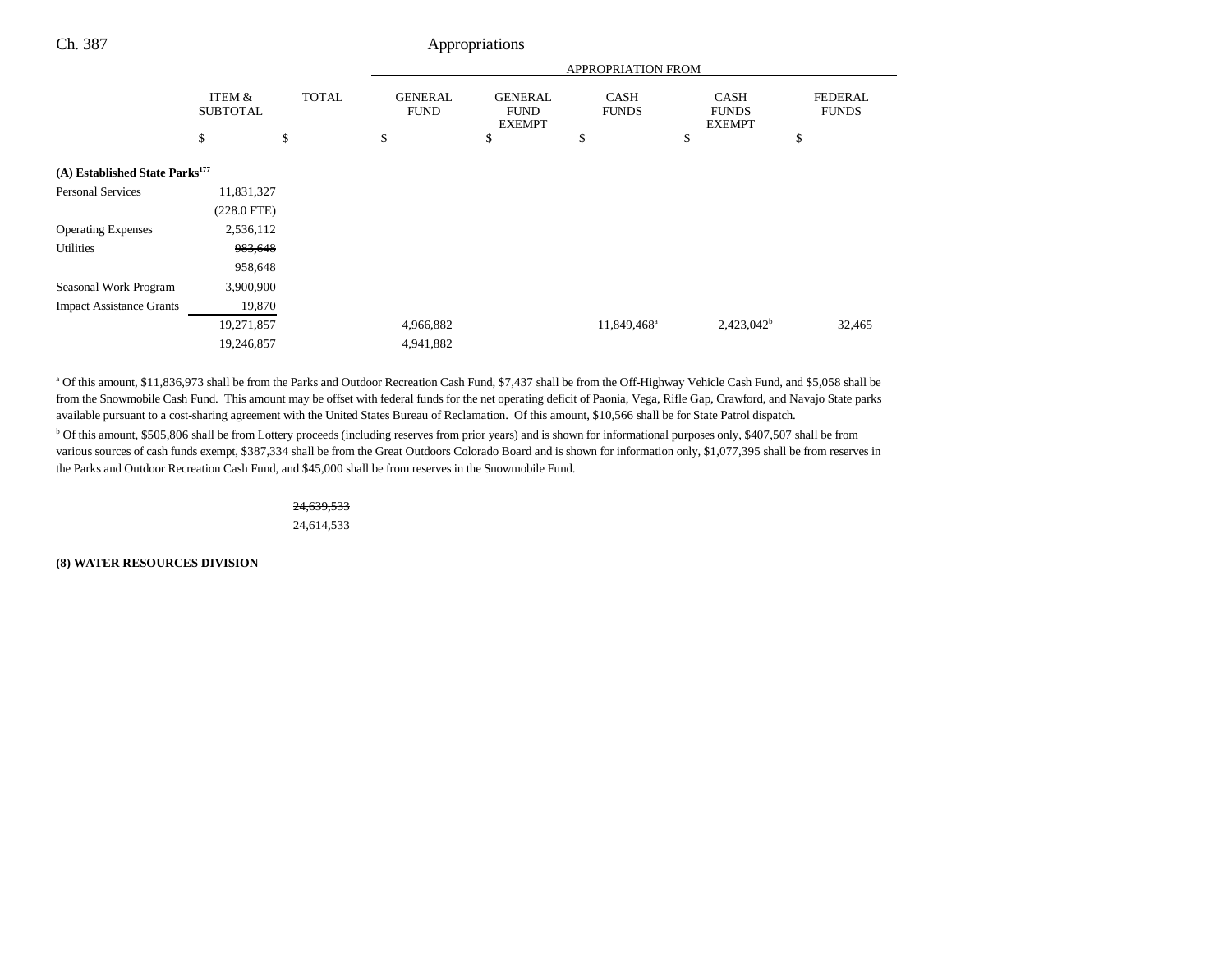| Personal Services <sup>181</sup>             | 13,981,589  |            | 13,890,307    |                        | 91,282 <sup>b</sup>   |        |
|----------------------------------------------|-------------|------------|---------------|------------------------|-----------------------|--------|
|                                              |             |            | $(236.6$ FTE) |                        |                       |        |
| Retirements                                  | 147,495     |            | 147,495       |                        |                       |        |
| <b>Operating Expenses</b>                    | 820,546     |            | 756,261       | 58,364 <sup>a</sup>    | $5,921^b$             |        |
| <b>Interstate Compacts</b>                   | 74,762      |            | 74,762        |                        |                       |        |
| <b>Satellite Monitoring</b>                  |             |            |               |                        |                       |        |
| System                                       | 328,162     |            | 230,022       | 94,443 <sup>c</sup>    | $3,697$ <sup>d</sup>  |        |
|                                              | 318,162     |            | 220,022       |                        |                       |        |
|                                              | $(2.0$ FTE) |            |               |                        |                       |        |
| Ground Water                                 |             |            |               |                        |                       |        |
| Management                                   | 460,851     |            |               | $410,111$ <sup>e</sup> | $50,740$ <sup>f</sup> |        |
|                                              | $(3.0$ FTE) |            |               |                        |                       |        |
| Augmentation of Water for<br>Sand and Gravel |             |            |               |                        |                       |        |
| Extraction                                   | 35,000      |            |               | 35,000 <sup>s</sup>    |                       |        |
| Dam Emergency Repair                         | 50,000      |            |               |                        | $50,000$ <sup>h</sup> |        |
| Federal Grant                                | 11,420      |            |               |                        |                       | 11,420 |
| <b>River Decision Support</b>                |             |            |               |                        |                       |        |
| Systems                                      | 393,695     |            |               |                        | 393,695h              |        |
|                                              | $(3.0$ FTE) |            |               |                        |                       |        |
| Arkansas River                               |             |            |               |                        |                       |        |
| Litigation <sup>182</sup>                    | 435,155     |            |               |                        | $435,155^h$           |        |
| Republican River Compact                     |             |            |               |                        |                       |        |
| Litigation                                   | 1,150,000   |            |               |                        | 1,150,000h            |        |
| <b>Indirect Cost Assessment</b>              | 24,072      |            |               | 22,277                 |                       | 1,795  |
|                                              |             | 17,912,747 |               |                        |                       |        |
|                                              |             | 17,902,747 |               |                        |                       |        |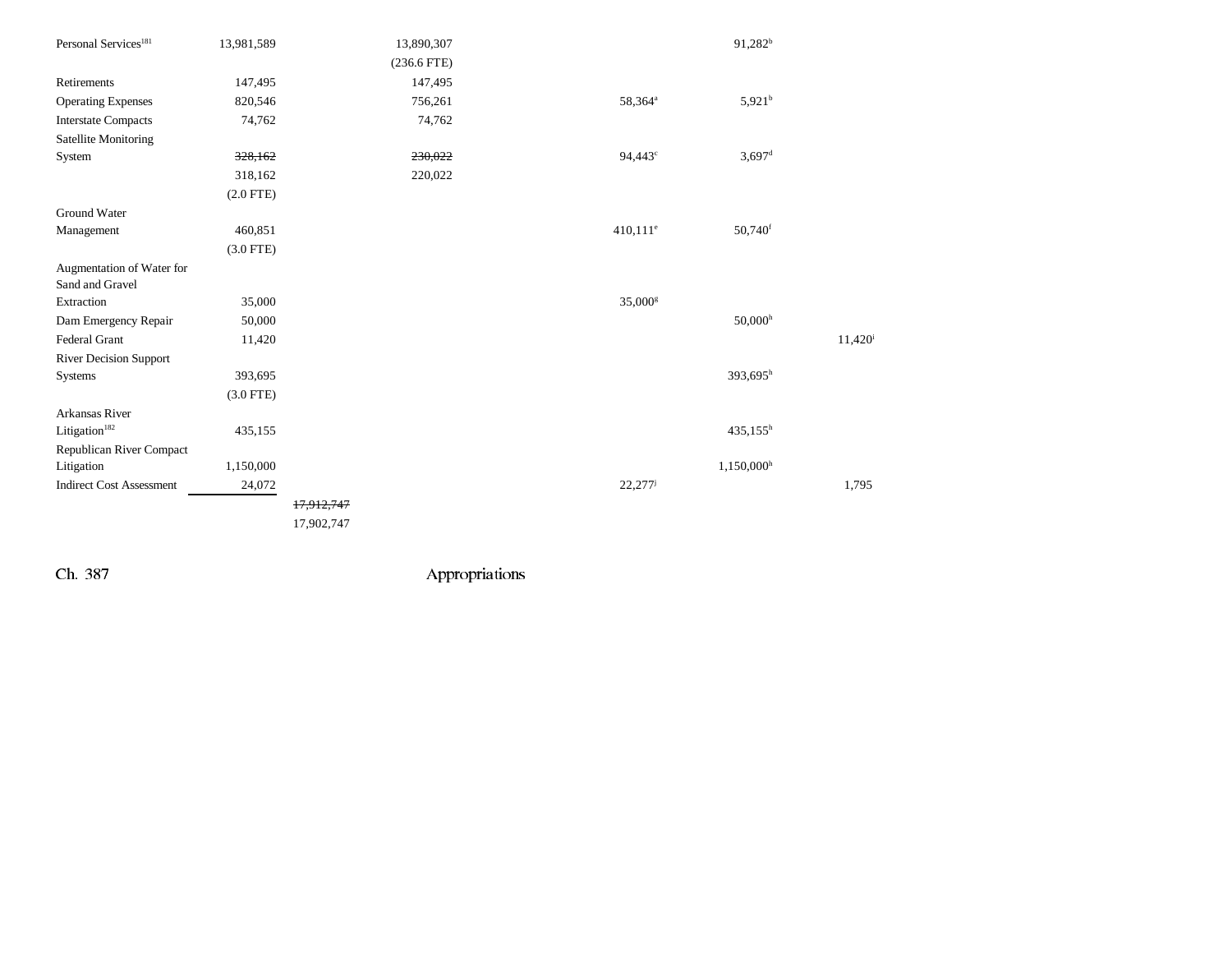|                   |              |             | APPROPRIATION FROM |              |               |                |  |  |
|-------------------|--------------|-------------|--------------------|--------------|---------------|----------------|--|--|
|                   |              |             |                    |              |               |                |  |  |
| <b>ITEM &amp;</b> | <b>TOTAL</b> | GENER AL    | <b>GENERAL</b>     | CASH         | CASH          | <b>FEDERAL</b> |  |  |
| <b>SUBTOTAL</b>   |              | <b>FUND</b> | <b>FUND</b>        | <b>FUNDS</b> | <b>FUNDS</b>  | <b>FUNDS</b>   |  |  |
|                   |              |             | <b>EXEMPT</b>      |              | <b>EXEMPT</b> |                |  |  |
| ጦ                 |              |             |                    |              |               |                |  |  |

a Of this amount, \$44,736 shall be from the Water Data Bank Cash Fund, \$8,364 shall be from the Publication Cash Fund and \$5,264 shall be from the Groundwater Publication Fund.

b Of these amounts, \$96,311 shall be from reserves in the Water Data Bank Cash Fund and \$892 shall be from reserves in the Publication Cash Fund.

c This amount shall be from the Satellite Monitoring System Cash Fund.

d This amount shall be from reserves in the Satellite Monitoring System Cash Fund.

e This amount shall be from the Groundwater Management Cash Fund.

f This amount shall be from reserves in the Groundwater Management Cash Fund.

<sup>g</sup> This amount shall be from the Gravel Pit Lakes Augmentation Fund.

h These amounts shall be from reserves in the Water Conservation Board Construction Fund.

i This amount reflects funds anticipated to be received from the United States Bureau of Reclamation and is shown for informational purposes only.

<sup>j</sup> This amount shall be from various sources of cash funds.

### **TOTALS PART XIV**

**(NATURAL**

| (NATURAL                      |                          |              |                              |                           |              |
|-------------------------------|--------------------------|--------------|------------------------------|---------------------------|--------------|
| $\mathrm{RESOURCES})^{4,\,5}$ | <del>\$159,309,199</del> | \$24,845,325 | \$31,908,367 <sup>a, b</sup> | \$87.734.671 <sup>b</sup> | \$14,820,836 |
|                               | \$159,125,743            | \$24,661,869 |                              |                           |              |

<sup>a</sup> Of this amount, \$6,709,845 is from the Operational Account of the Severance Tax Trust Fund.

 $b$  Of these amounts, \$6,226,562 contains a (T) notation.